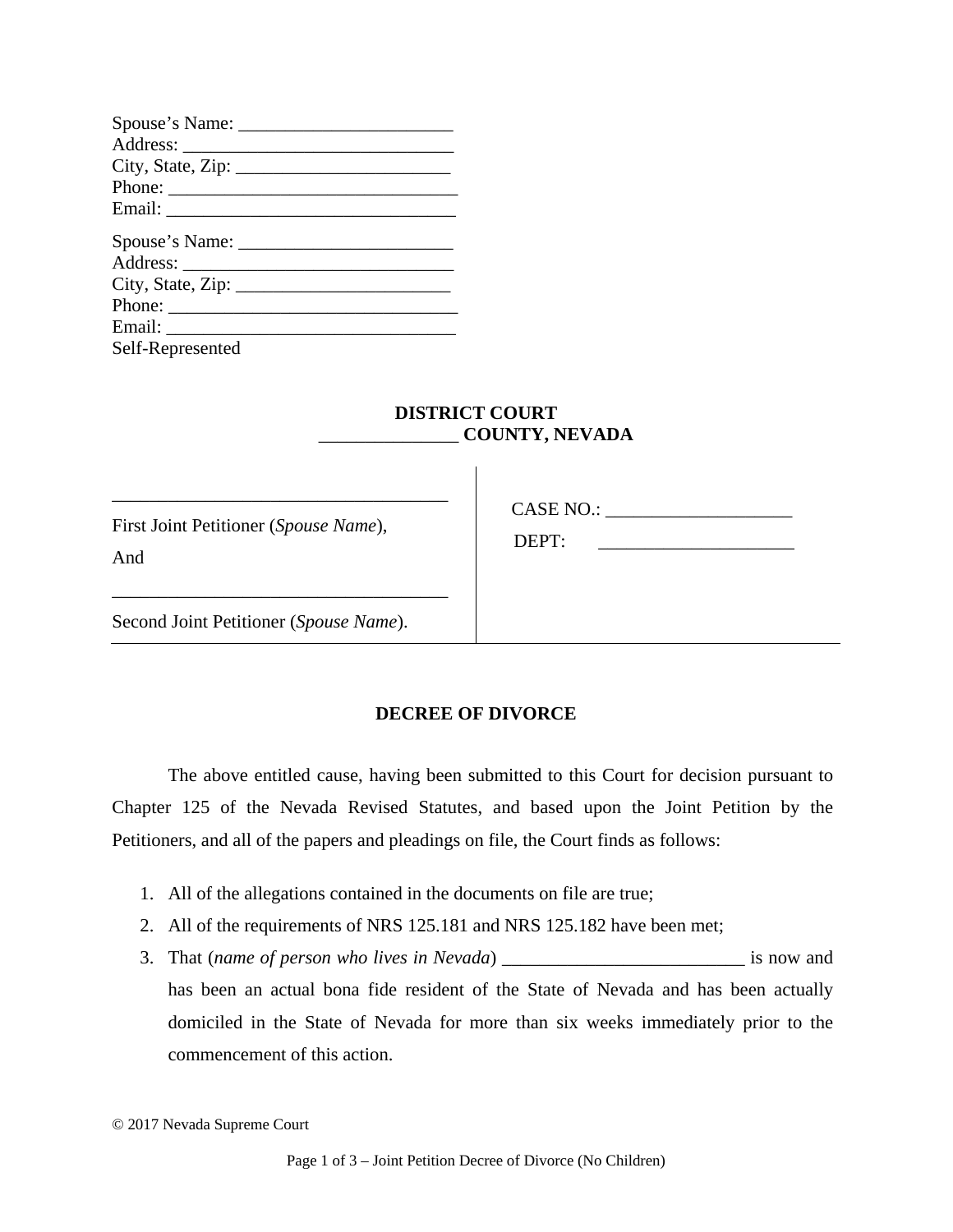4. Petitioners were married on (*date*) \_\_\_\_\_\_\_\_\_\_\_\_\_\_\_\_\_\_\_\_\_\_ in the city of \_\_\_\_\_\_\_\_\_\_\_\_\_\_\_\_\_\_\_\_\_\_\_\_, State of \_\_\_\_\_\_\_\_\_\_\_\_\_\_\_\_\_\_\_ and have since remained

married. The parties have become, and continue to be, incompatible in marriage, and no reconciliation is possible. The Petitioners are entitled to a Decree of Divorce.

- 5. **Pregnancy.** (☒ *check one*)
	- $\Box$  Neither spouse is pregnant.
	- One spouse is pregnant. The following spouse is pregnant: (*name of pregnant spouse*) The other spouse  $\Box$  is  $/\Box$  is not the parent of the unborn child. The child is due to be born on (*due date*) \_\_\_\_\_\_\_\_\_\_\_\_\_\_\_\_\_\_\_\_\_.
- 6. **Children.** The Petitioners have no minor children in common born to or adopted by the parties.
- 7. The Petitioners have entered into an equitable agreement settling all issues regarding the division and distribution of assets and debts which is outlined in the Joint Petition, a filed copy of which is attached as Exhibit A. The Petitioners request that this agreement be ratified, confirmed, and incorporated into this Decree as though fully set forth.
- 8. The Petitioners have entered into an equitable agreement settling the issue of spousal support which is outlined in the Joint Petition, a filed copy of which is attached as Exhibit A. The Petitioners request that this agreement be ratified, confirmed, and incorporated into this Decree as though fully set forth.
- 9. This Court has complete jurisdiction to enter this Decree and the orders regarding the distribution of assets and debts.
- 10. The Petitioners waive their rights to a written notice of entry of decree or judgment, to request findings of fact and conclusions of law, to appeal, and to move for a new trial.
- 11. Any other necessary findings of fact are attached and incorporated herein.

**NOW THEREFORE, IT IS HEREBY ORDERED** that the bonds of matrimony now existing between the parties are hereby wholly dissolved, and an absolute Decree of Divorce is hereby granted to the parties, and each of the parties are hereby restored to the status of a single, unmarried person.